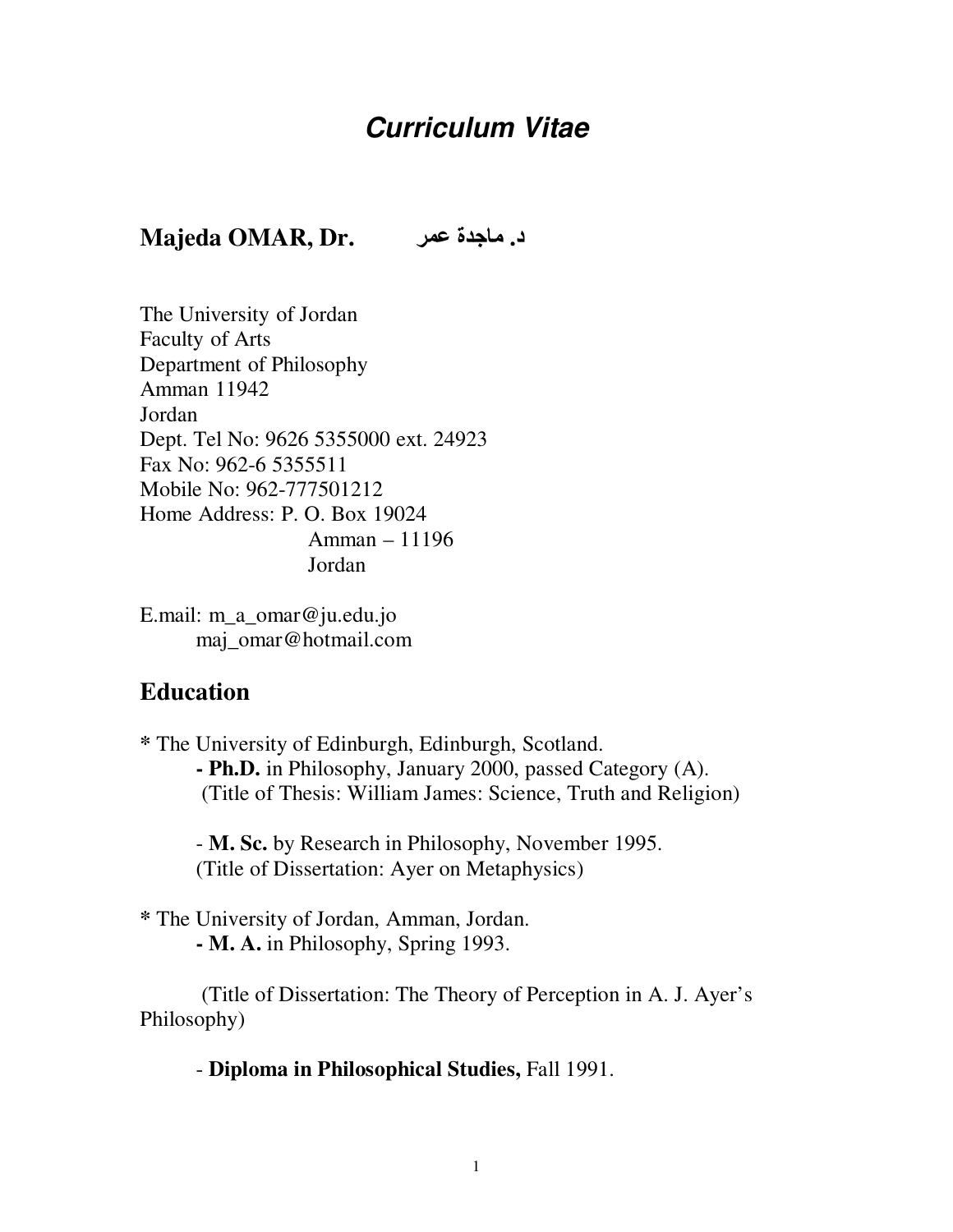**\*** Yarmouk University, Irbid, Jordan.

**B. Sc.** in Mathematics (major) and Environmental Sciences (minor), Spring 1989.

#### **Areas of Specialization**

Western Contemporary Philosophy; American Philosophy, particularly William James and Charles S. Peirce. History of Philosophy  $19^{th}$  &  $20^{th}$  centuries. Logical Positivism, particularly A. J. Ayer.

#### **Areas of Competence**

Theories of truth Positivism, Analytical philosophy. Logic, particularly, critical thinking.

## **Areas of Interest**

History and philosophy of science Philosophy of education Islamic Philosophy and Science, macro rather than micro.

# **Publications**

1. Forthcoming, "**Two Versions of Interactionism Considered**", Mu'tah Journal for Research and Studies: Humanities and Social Sciences series.

2. Forthcoming, "**The Popper - Kuhn Debate Reexamined**", Damascus University Journal for the Arts and Humanities.

3. Forthcoming, "**Theory and Practice in Ethics: Problems and Contradictions**", Proceedings of The World Philosophy Day Congress 2010, The Iranian Institute of Philosophy, Tehran, 21-23 November 2010.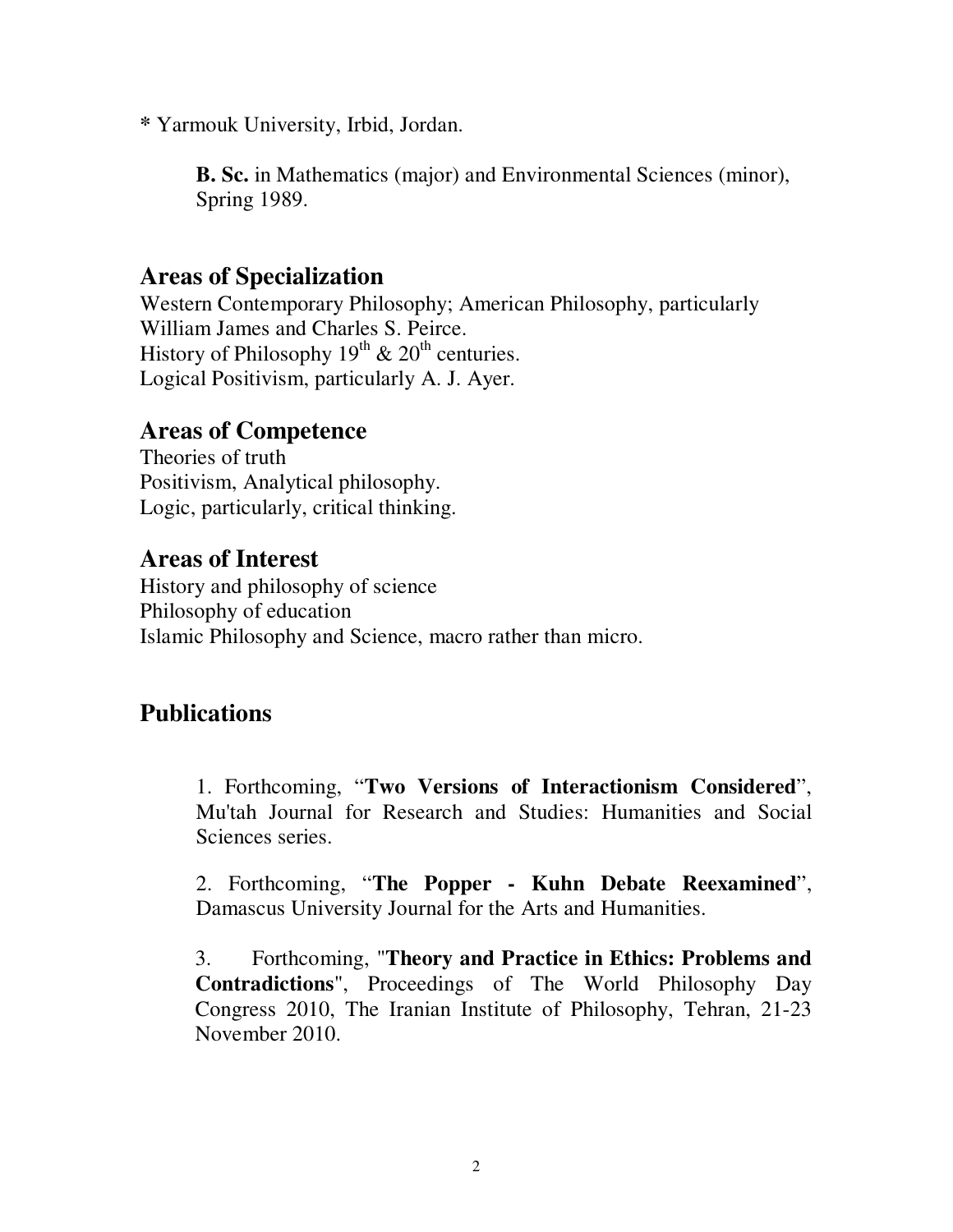4. Forthcoming, "**Quality, Evaluation and Accreditation Policies**", Dr. Majeda Omar & Dr. Numan Shehadeh, Proceedings of the World International Conference on Technology Support Education (WICTE - 2010), American University of Science & Technology, Beirut.

5. 2011, October. "**Philosophical Interactions within the Medieval Islamic World**", Journal of US-China Public Administration, Vol. 8, No. 10, 1142-1148.

6. 2011, July. "**On the Philosophical Foundations of Inter-cultural Dialogue**", Proceedings of the Third International Conference "Connections and Ruptures: America and the Middle East" Conference, Center for American Studies and Research (CASAR) American University of Beirut, 395-400.

8. 2011. Encyclopedia of Global Religion, eds. W. C. Roof, Mark Juergensmeyer, "**Monotheism**", Sage Publications, Inc, USA.

9. 2011. Encyclopedia of Global Religion, eds. W. C. Roof, Mark Juergensmeyer, "**Ibn Khaldun**", Sage Publications, Inc, USA.

10. 2011. Encyclopedia of Global Religion, eds. W. C. Roof, Mark Juergensmeyer, "**Battle of Badr**", Sage Publications, Inc, USA.

11. 2010, "**Complementarity in the Philosophy of Mind: The Object/Subject Distinction**", Arab Journal for the Humanities, Vol. 28, No. 112, University of Kuwait.

12. 2010, Dr. Muslih Najjar & Dr. Majeda Omar, "**The question of Values in a Changing World: Some Influences on Higher Education**" (published in Arabic), *Scientific Research,* The Jordanian Society of Scientific Research, Issue 2.

12 . "سوّال القيم في عالم متغيّر : ملامح وانعكاسات في التعليم الجامعيّ"، د. مصلح النجار ود. ماجدة عمر ، مجلة (البحث العلمي)، الجمعية الأردنية للبحث العلمي، العدد  $.76 - 71$ .2010،  $.76 - 71$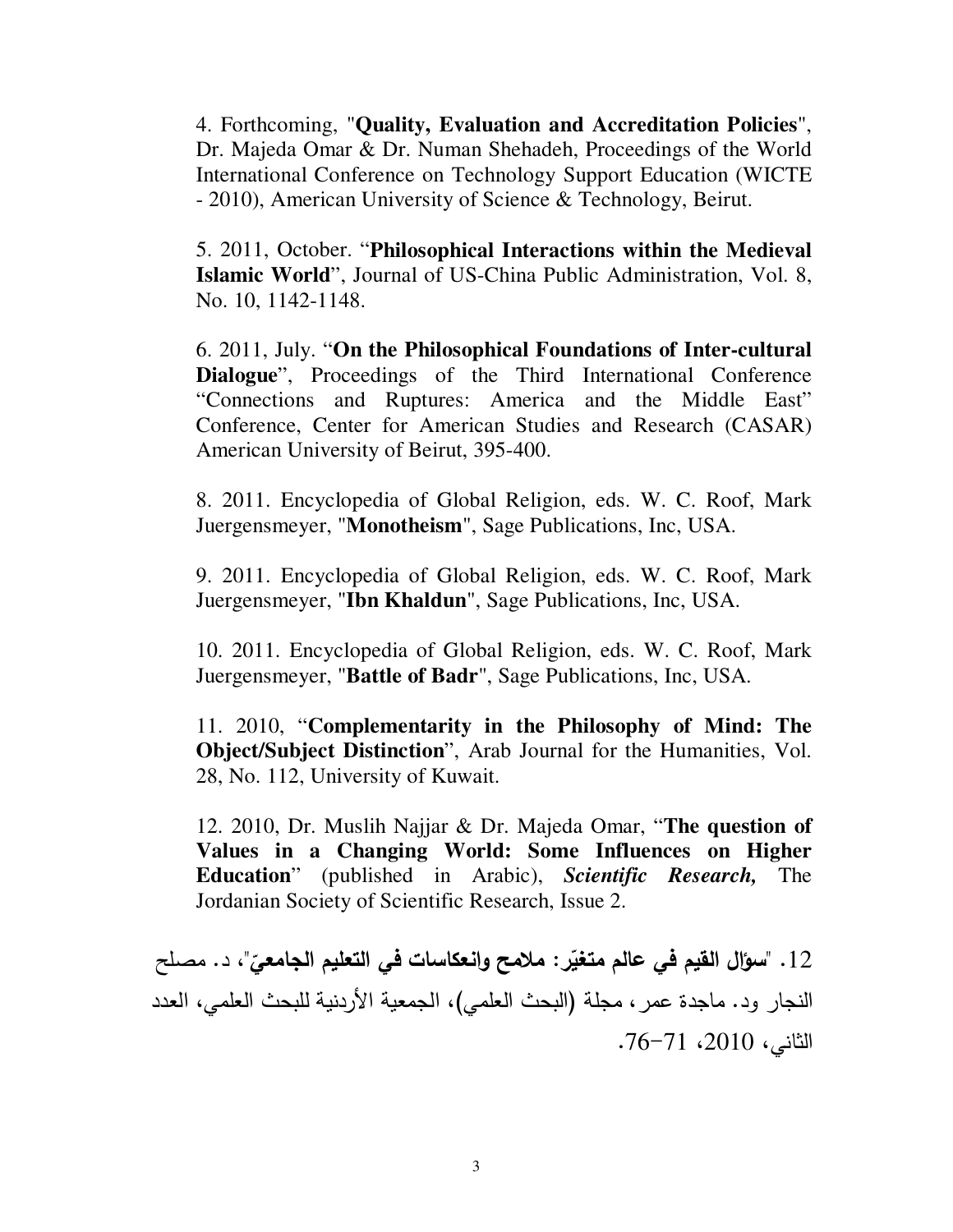13. 2007, "**Science as a Religious Experience: The James-Kuhn Perspective**" in *Process Thought*, vol. 12 entitled Fringes of Religious Experience: Cross-perspectives on William James's The Varieties of Religious Experience, pp. 123-138, Ontos Verlag, Germany.

14. 2004, "**Dewey and Democracy**", Proceedings of the American Studies Regional Conference: "Developing American Studies at Arab Universities: Resources, Research and Outreach", pp. 51-59, Artology Advertising & Marketing Agency, Egypt.

15. 1999. "**James's Conception of Truth**", in *Truth and its Nature (if any),* edited by Jaroslav Peregrin, Synthese Library/Volume 284, Kluwer Academic Publishers, Dordrecht, pp. 37-50.

16. 1998. Review of Ellen Kappy Suckiel's book: "**Heaven's Champion: William James's Philosophy of Religion**", published by Notre Dame Press in 1996, in *Philosophy in Review/ Comptes rendus philosophiques,* Vol. XVIII, No. 1, pp. 65-67. Alberta: Academic Printing & Publishing.

17. 1997. "**The Reality of Consciousness: William James Against the Mechanistic View of Science**", in Paul Weingartner, Gerhard Schurz and Georg Dorn (eds.) *The Role of Pragmatics in Contemporary Philosophy: Contributions of the Austrian Ludwig Wittgenstein Society,* Vol. 5, Kirchberg am Wechsel, pp. 734-739.

18. 1997. "**William James's Pragmatic Conception of Truth**" in *The Nature of Truth (if any)*: Proceedings of the International Colloquium, Prague, 17-20 September 1996, edited by Jaroslav Peregrin, Filosofia, Praha, pp. 203- 215.

#### **Funded Research: 2011/2012**

**Project Title: Human Security of Academics in Jordan Sponsor:** Scientific Research Support Fund **Participants:** Dr. Muslih Najjar, Dr. Numan Shehadeh, Dr. Majeda Omar.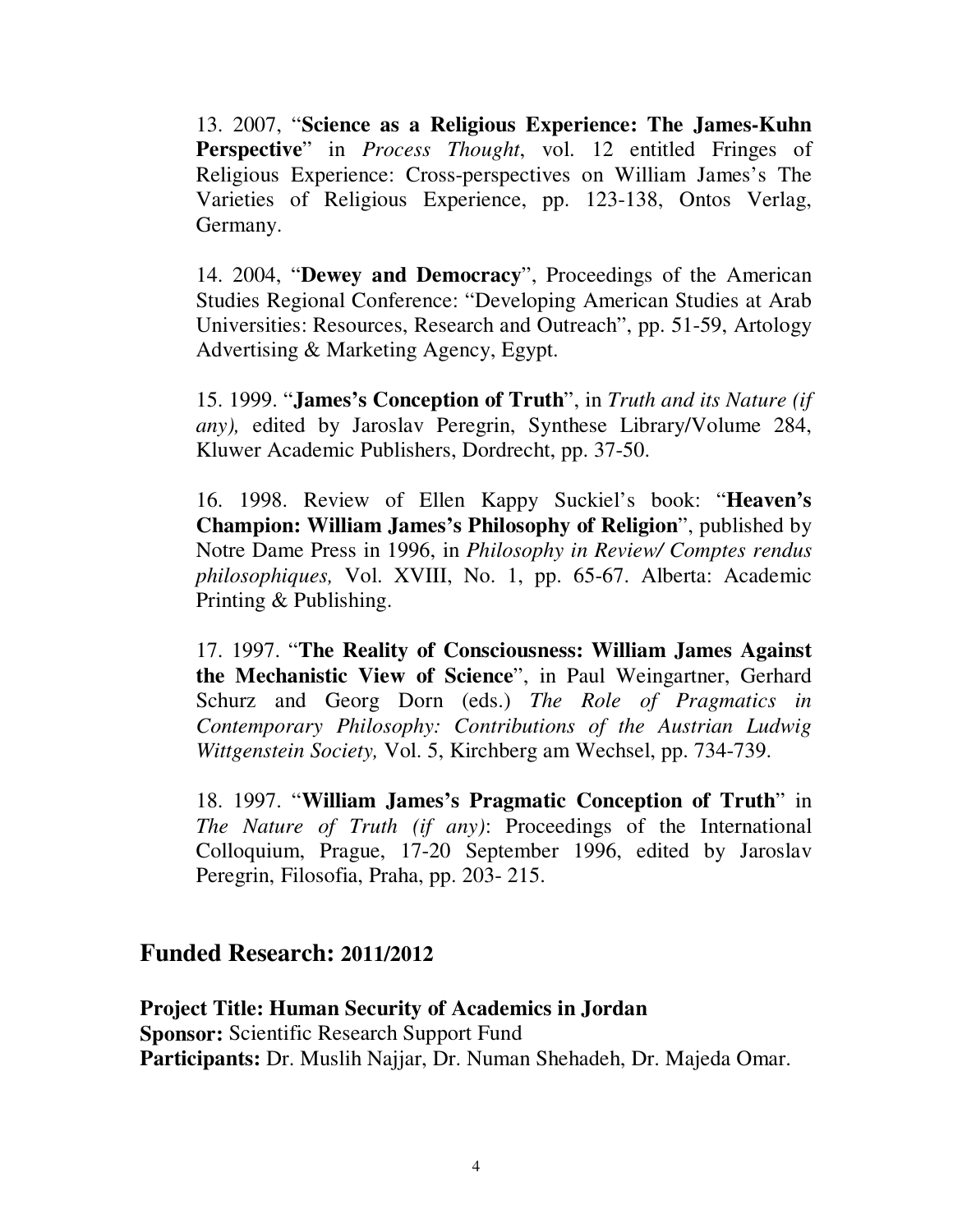### **Work Experience**

**7/2012 – present.** Associate Professor of Contemporary Western Philosophy**,** Faculty of Arts, Department of Philosophy, University of Jordan, Amman, Jordan.

**10/2001.** Assistant Professor of Contemporary Western Philosophy, Faculty of Arts, Department of Philosophy, University of Jordan, Amman, Jordan.

**10/2004-12/2010.** Part-time Senior Researcher at Majlis El Hassan, (His Royal Highness Prince El Hassan bin Talal Offices), Royal Hashemite Court, Jordan.

**2000 - 2001.** Assistant Professor of Philosophy, Faculty of Arts, Department of Humanities, Philadelphia University, Amman, Jordan. Taught courses: (1)Thought and Human Civilization (Eastern and Western) (2) History of Science

**Summer 2001.** Research Associate at the Institute of Islamic Studies, McGill University, Montréal, Canada.

**1995- 1997.** Tutor, Department of Islamic and Middle Eastern Studies, University of Edinburgh, Edinburgh, Scotland.

**1996- 1997.** Tutor, Department of Islamic and Middle Eastern Studies, University of Edinburgh, Edinburgh, Scotland.

Arabic 1 Introductory Course, (grammar).

**1995- 1996.** Tutor, Department of Islamic and Middle Eastern Studies, University of Edinburgh.

Arabic Tutor for honours students (conversation groups).

#### **Administrative Experience**

**2012-2013.** Head of the Philosophy Department, Faculty of Arts, University of Jordan.

**2011 – 2012.** Director of the Scientific Research Documentation Office,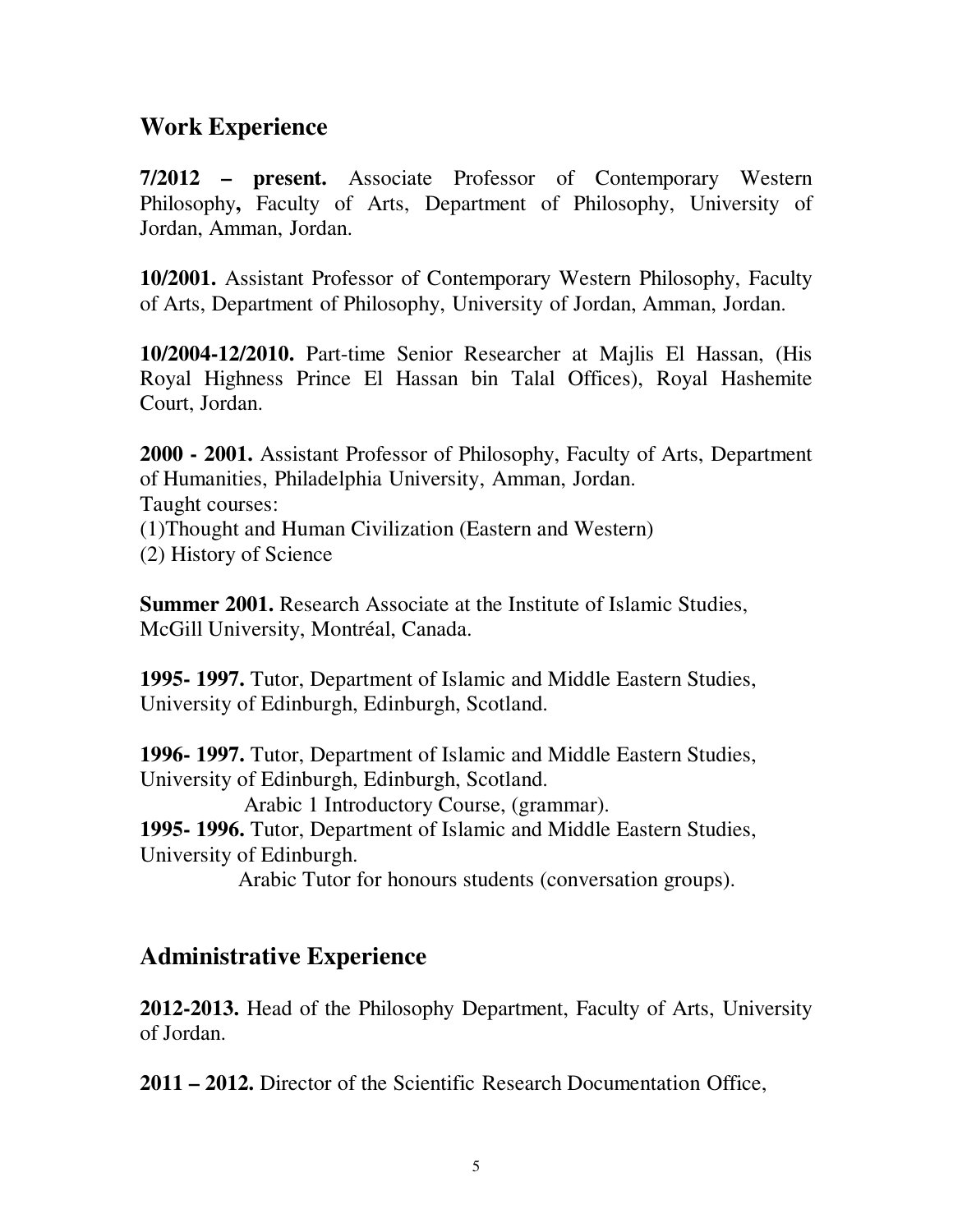Center of Planning and Quality Management, The University of Jordan.

**2010 - 2011.** Head of the Philosophy Department, Faculty of Arts, University of Jordan.

**2003/2004- 2004/2005.** Assistant Dean for Development Affairs, Faculty of Humanities and Social Sciences, University of Jordan.

#### **Taught courses**

**M.Sc. Course: Contemporary Trends in the Theory of Knowledge.** 

**B. A. Courses: Epistemology; Main Issues in Logic**; **Symbolic Logic**; **Logic and Research Methods**; **German Idealism**; **Philosophy of Social and Human Sciences; Contemporary Philosophy; Islamic and Arab Sciences; Modern Philosophy; Philosophy of Enlightenment.** 

#### **Conference Participation**

1.  . " ) ! " # \$ % & '( " 
 / & \$ % "# ) 
 . ! ( .2011/11/19 

- 2. International Workshop "Engineering Ethics for a Globalized World" (EGW11) Texas A&M University at Qatar, 23-25 October, 2011. (Discussant)
- 3. "**Quality, Evaluation and Accreditation Policies**", Dr. Majeda Omar & Dr. Numan Shehadeh, The World International Conference on Technology Support Education (WICTE - 2010), American University of Science & Technology (AUST), Beirut, 2-3 December 2010.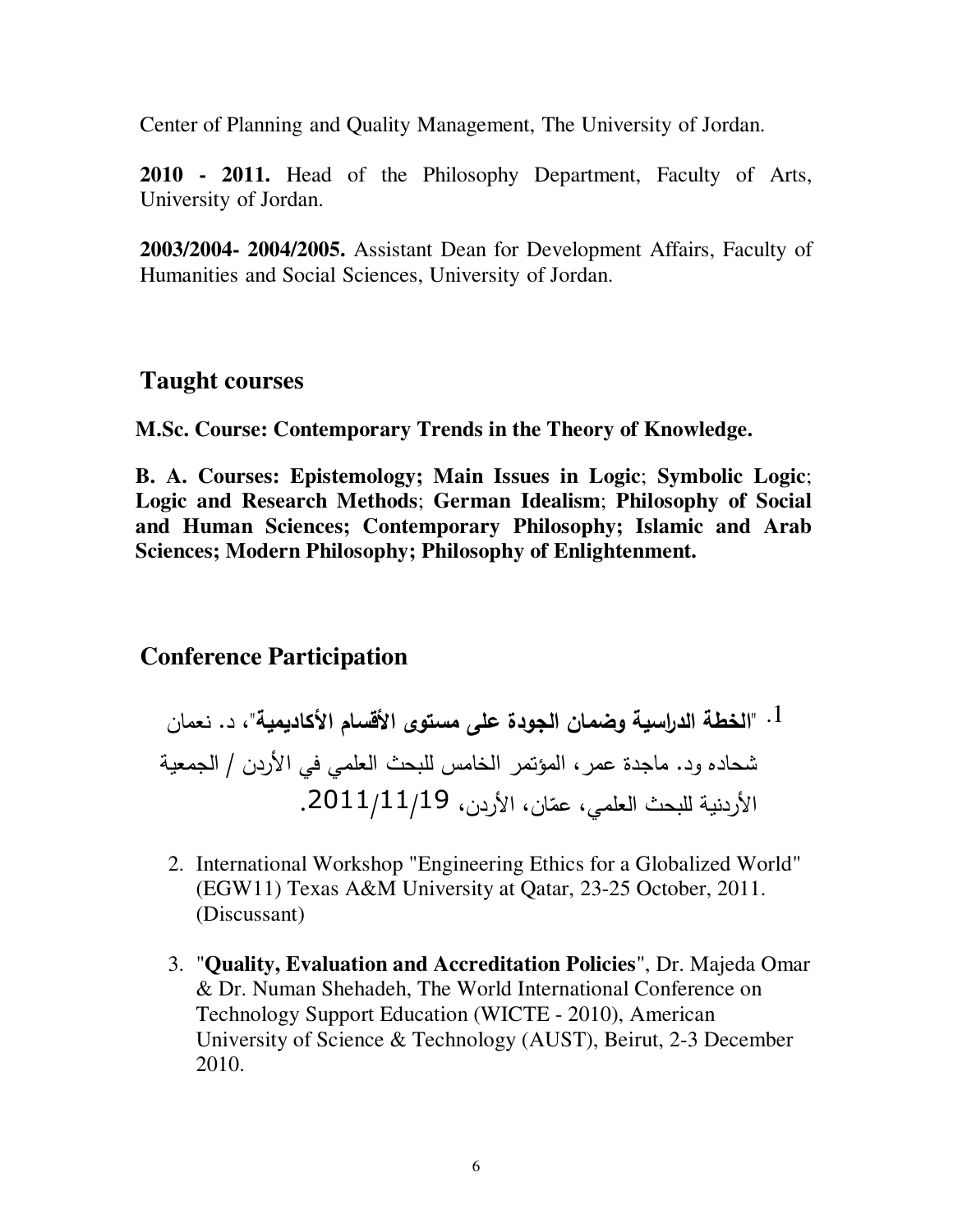- 4. "**Theory and Practice in Ethics: Problems and Contradictions**", presented at The World Philosophy Day Congress 2010, The Iranian Institute of Philosophy, Tehran, 21-23 November 2010. I also cochaired one session.
- 5. The Second International Network of Women Philosophers Assembly on "Women Philosophers and 'Political Correctness'" sponsored by UNESCO, **Roundtable Discussions**, 18 November 2010, UNESCO Headquarters, Paris.
- 6. "**Capstone Courses in Philosophy**", (in Arabic) presented at the Faculty of Arts Conference "Towards an Effective Academic Performance", University of Jordan, May 4, 2010.

 /0 + . " )\*) & +" ,-\* " 7. ( " ( +1 21 3 ( .2010/5/4 
 /0 + " &

- 8. "**On the Philosophical Foundations of Inter-cultural Dialogue**"**,** presented at "Connections and Ruptures: America and the Middle East", presented at the Center for American Studies and Research (CASAR) American University of Beirut 6-9 January 2010.
- 9. First Assembly of the International Network of Women Philosophers, **Roundtable Discussions**, UNESCO Headquarters, 14 – 15 December 2009, Paris.
- 10. "**Religious Pluralism in Jordan**"**,** Department of Religious Studies, University of California Santa Barbara, USA, 12 July 2008.
- 11."**Dewey and Democracy**", the American Studies Regional Conference: "Developing American Studies at Arab Universities: Resources, Research and Outreach", 24-26 January 2004, Cairo, Egypt.
- 12."**Science as a Religious Experience: The James-Kuhn Perspective**" presented at the "William James and The Varieties of Religious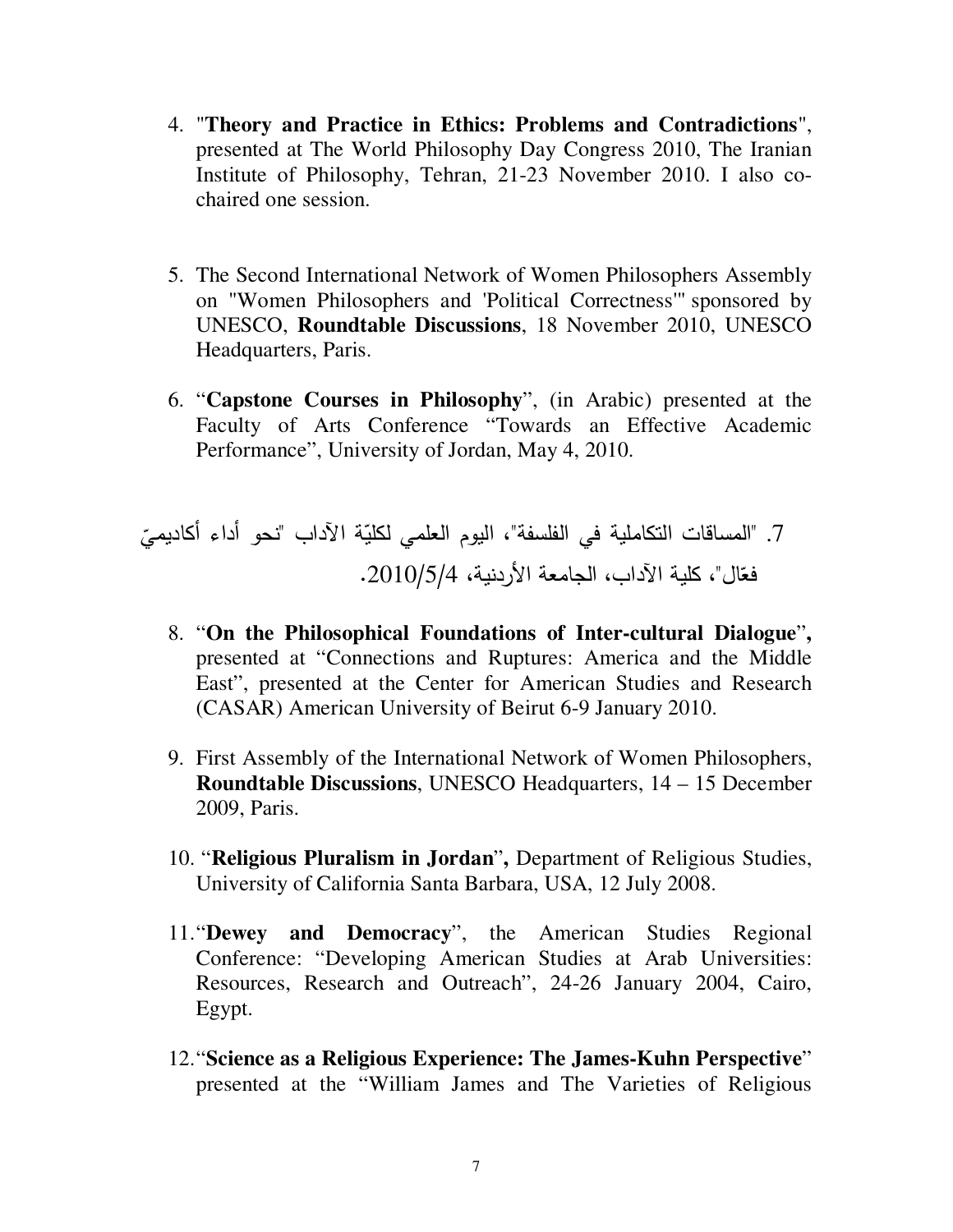Experience" centenary conference in celebration of the 1901-1902 Gifford lectures, University of Edinburgh, 5-8 July, 2002, Edinburgh, Scotland.

- 13.**"The Reality of Consciousness: William James Against the Mechanistic View of Science"** presented at the 20th International Ludwig Wittgenstein Symposium, Kirchberg am Wechsel, Austria, 10 -16 August, 1997.
- 14."**William James's Conception of Truth**" presented at the 24th Annual Meeting of The Society for the Advancement of American Philosophy, Albuquerque, New Mexico, 6 -8 March, 1997.
- 15."**The Pragmatic Concept of Truth Rejected**" presented at Prague International Colloquium 96 on The Nature of Truth (If Any), The Department of logic of The Institute of Philosophy, The Academy of Sciences of the Czech Republic, Prague, Czech Republic, 17 -20 September, 1996.
- 16."**Is William James a Phenomenologist?**" presented to Edinburgh University Faculty/Postgraduate Philosophical Forum, May 29, 1996.
- 17."**William James and Phenomenology**" presented at The Third Annual May 4<sup>th</sup> Kent State University Graduate Student Conference, Kent, Ohio, USA, April 27, 1996.

# **Committees:**

Member of the following committees:

- Scientific Research Committee, Faculty of Arts, 2012/2013.
- Jubilee Celebrations Committee, Faculty of Arts, 1<sup>st</sup> Semester, 2012/2013.
- Graduate Studies Committee, Faculty of Arts, 2012/2013.
- Student Affairs Committee, Faculty of Arts, 2012/2013.
- Curriculum Committee, Faculty of Arts, 2012/2013.
- Social Committee, Faculty of Arts, 2012/2013; 2009/2010; 2008/2009.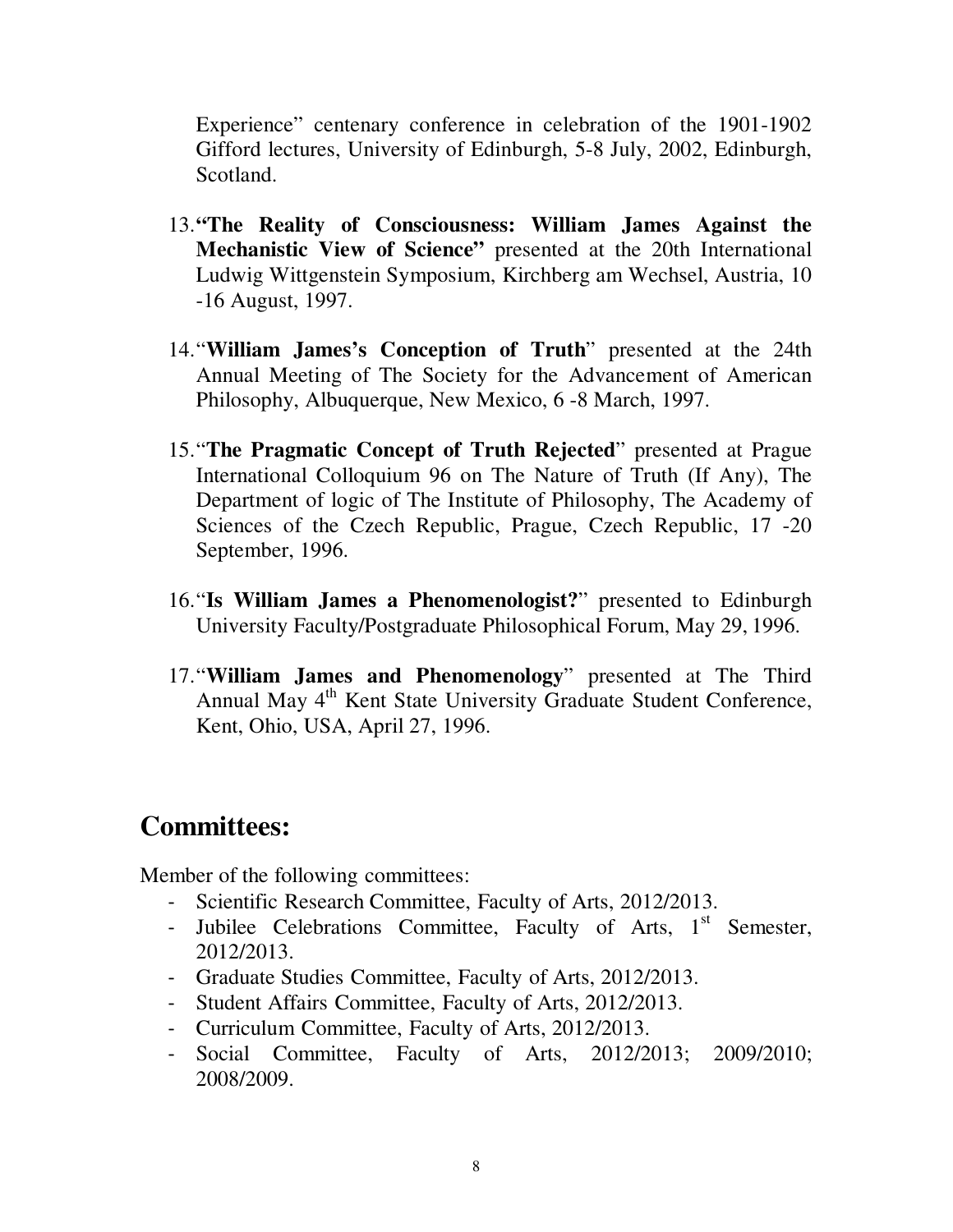- Developing the Faculty Website Committee, Faculty of Arts, 2012/2013.
- Committee for Accreditation of Scientific Journals, 2012/2013; 2011/2012.
- Faculty of Arts Council, as HoD Philosophy, 2012/2013; 2010/2011.
- High Committee of Scientific Research, 2011/2012.
- Scientific Research index Committee, 2011/2012.
- Evaluating the UJ New Website Committee,  $2<sup>nd</sup>$  Semester 2011/2012.
- Anti-Plagiarism Software Committee, 2011/2012.
- Cultural Committee, Faculty of Arts, 2010/2011.
- Faculty of Arts Council as Representative of the Department of Philosophy, 2008/2009; 2007/2008; 2005/2006; 2004/2005; 2003/2004; 2002/2003; 2001/2002.
- Student Elections supervising Committee at the Faculty, 2010/2011; 2008/2009; 2006/2007; 2004/2005; 2003/2004.
- Library committee, 2004/2005; 2003/2004.
- E-library Committee at the Department of Philosophy, 2004/2005.
- Student Violation Committee at the Faculty, 2002/2003.

#### **M.Sc. THESES / EXAMINATION COMMITTEE MEMBER**

– عضو في لجان مناقشة رسائل الماجستير التالية:

- (1) "فلسفة الإمام فخر الدين الرازي الخلقية"، 2002/2001.
- (2) "العقل العربي في نظر الدكتور فؤاد زكريا"، 2001/2002.
	- (3) "فلسفة أبي البركات البغدادي"، 2003/2002.
	- (4) "علاقة العقل بالنص عند ابن رشد"، 2003/2002.
	- (5) "دراسة تحليلية لفكر الفارابي السياسي"، 2003/2002.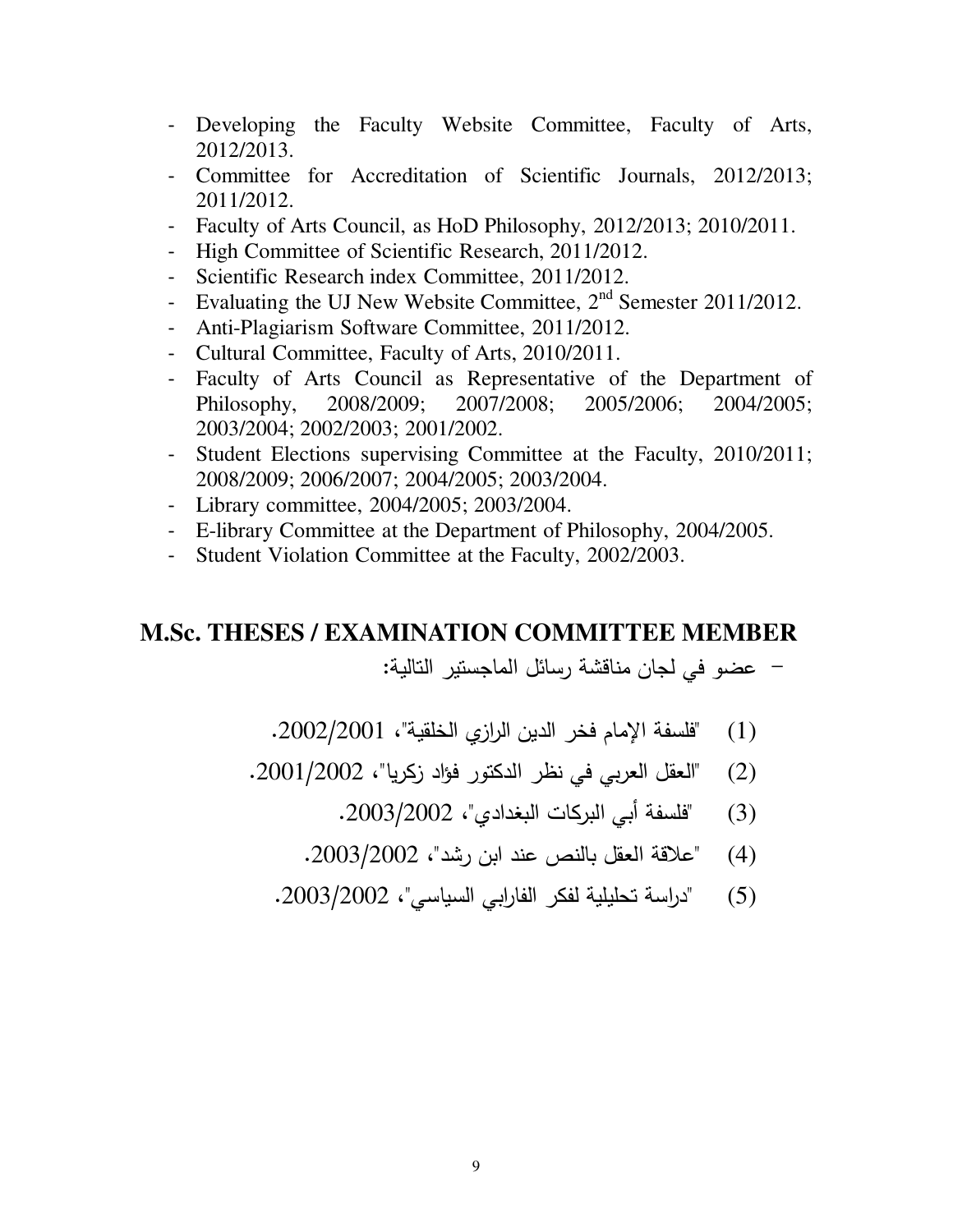الدورات

- المشاركة في الدورات التالية التي يعقدها مركز نتمية القوى البشرية في الفترة من : 2012/2/6 < 1/15
- 1. تصميم الخطط الدراسية؛ 2. تصميم التدريس واستراتيجياته؛ 3. مهارات التدريس الجامعي الفعال؛ 4. نقويم تعلُّم الطلبة وإعداد الاختبارات؛ 5. قوانين وأنظمة ونعليمات الجامعة الأردنية؛ 6. أخلاقيات العمل الجامعي.
- المؤتمر الـوطني للتعليم العـالي والبحث العلمـي بعنـوان "نوعيـة التعليم العـالي والمواءمــة"، جامعــة عمــان الأهليــة، 2005؛ دعيـت للمشــاركـة بصــفتـي مســاعد العميد لشؤون التطوير .
- دورة تدريبيــة بعنــوان: بنــاء الاختبــارات وتحليلهــا لمدرســي متطلبــات الجامعــة الإجبارية والاختيارية في كليتي الشريعة والعلوم الإنسانية والاجتماعية، الجامعة . 2004/9/2927
- ورشــة العمــل الخاصـــة بــالتقويم الــذاتي والخــارجي للجامعــات أعضــاء اتحــاد الجامعات العربية، 4–2004/12/6، عمان، الأردن.
- دورة UJCDL UJCDL 2004/7/4-6/14 دورة عطي لخصسة الأردنيــة لقيادة الحاسوب 2005 UJCDL.
	- **European Commission: "**Training Trainers for Tempus and Other Programs", July 2005.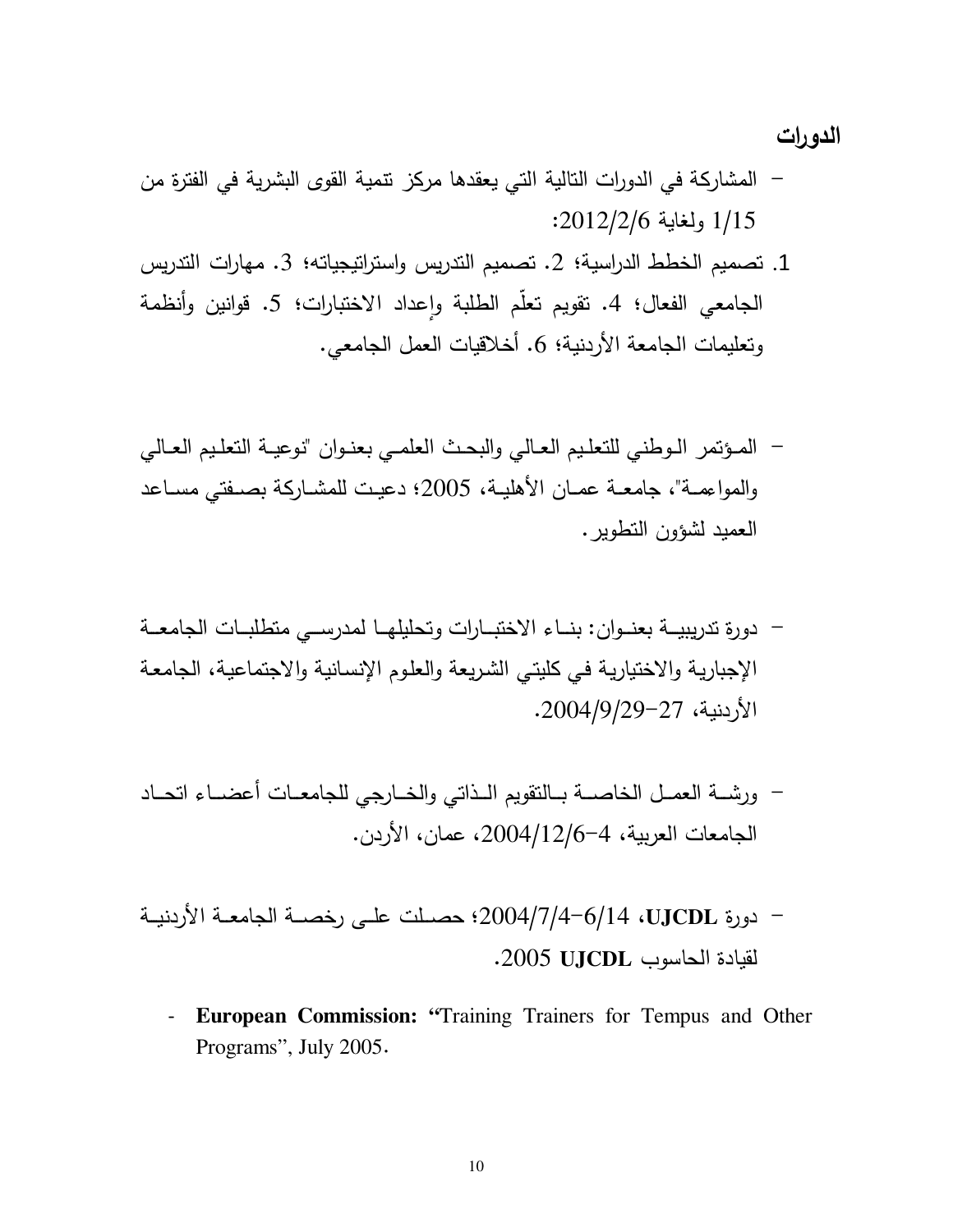,B" \* D" ,"%E 2" " & +! "  "
E \*: . ! "+ & "%E 
:  .2004/9/2927

**1996-1997.** Participated in training programme for postgraduate tutors and follow-up workshops on assessment: marking and feedback, and providing student support. Participated in TLA (Teaching, Learning and Assessment) Centre courses, University of Edinburgh.

تنظيم ندوات

- خلال نهوضي بإدارة مكتب توثيق البحث العلمي في العام الجامعي 2012/2011، قمت بإطلاق مشروع "فضاءات في الجودة" حيث عقدت الندوة الأولى في .2011/12/27
- خلال نهوضي برئاسة قسم الفلسفة في العام الجامعي 2010/2010 بادرت إلى تنظيم ندوة بعنوان "الفلسفة والعلوم الأخرى" في 2010/12/16. كما قمت بإطلاق مشروع "**فضاءات فلسفية**" الذي اشتمل على خمس ندوات شارك فيها أساتذة في الفلسفة والعلوم، وخُصّصت ندوتان منها لطلبة الدراسات العليا.
- أثناء عملي مساعدة عميد كلية العلوم الاجتماعية والإنسانية لشؤون التطوير، قمتُ بنتظيم ورشة عمل حول "**التقييم الذاتي**" لأقسام الكلية المختلفة يوم الأربعاء الموافق .2004/3/17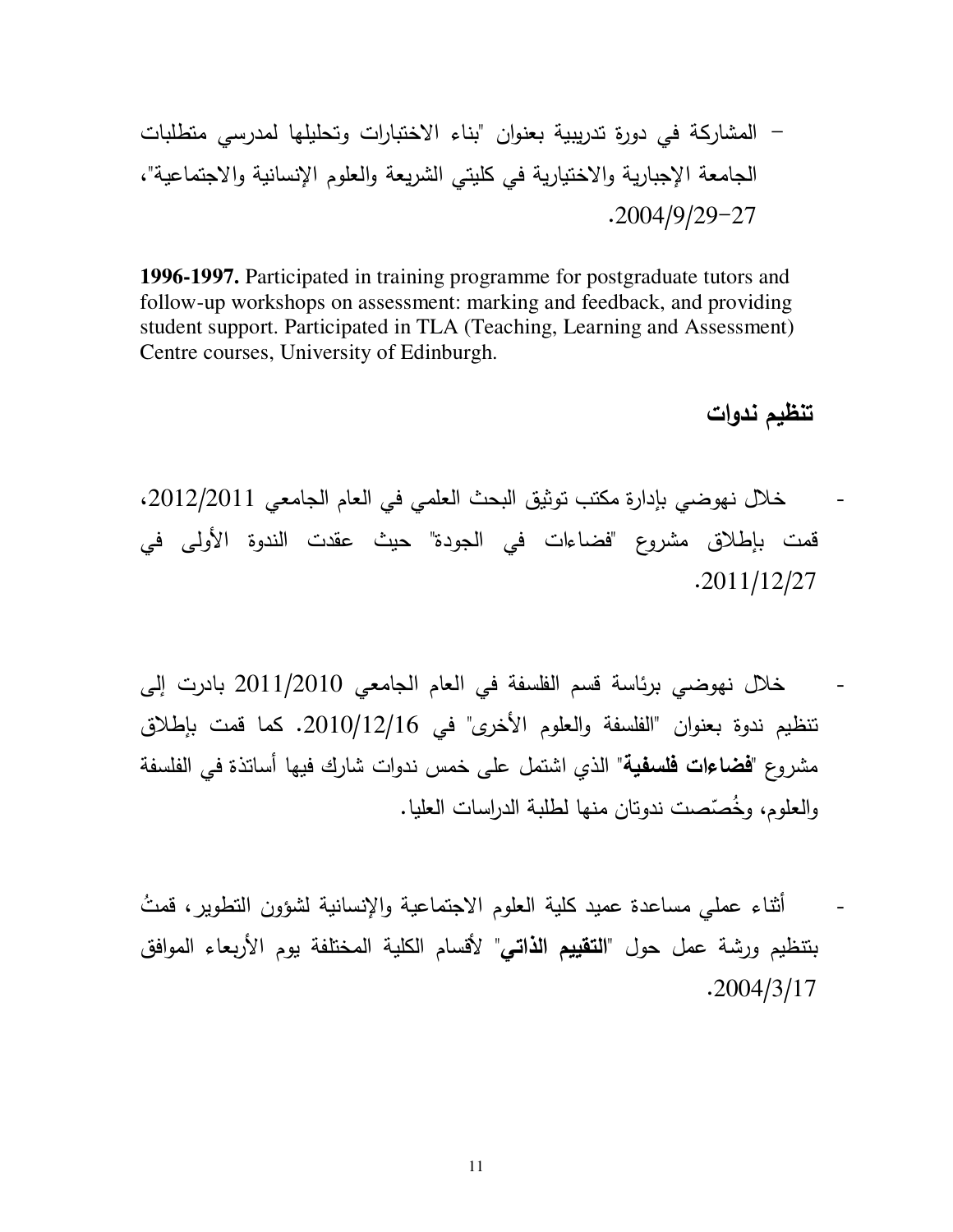## إدارة الندوات والمشاركة فيها

- المشاركة في الندوة التي نظمتها الدائرة الثقافية في الجامعة الأردنية بمناسبة الاحتفال بيوم الفلسفة العالمي، الذي تتظمه منظمة اليونسكو بعنوان "الفلسفة والبيئة"، التي عقدت يوم الخميس الموافق 2011/1/20، وكانت مشاركتي حول فلسفة البيئة.
- المشاركة في اليوم العلمي لكلية الآداب، الذي انعقد يوم الثلاثاء 2011/4/12 حول "ا**لجامعة البحثية ومستقبل التعليم العالي**"؛ مقرّرة للجلسة الأولى.

- إدارة الندوة الحواريّة "ا**لجوائز الأدبيّة ودورها في تدعيم الإبداع الأدب***يّ* **والثقاف***يّ* وا**لعلمي**ّ"، التي عقدت في كلية الآداب بمناسبة حصول أ. د. ناصر الدين الأسد على جائزة نجيب محفوظ للكاتب العربي، يوم الثلاثاء الموافق 2011/7/26.

- شاركت في المؤتمر المعرفيّ الدوليّ "**حو**ار ا<mark>لآداب</mark>"، الذي عقدته كلية الآداب في الجامعة الأردنية في المدة من 19−2010/7/21 مقرّرة للجلسة الأولى.

## المشاركة في نشاطات الكلية

1. المشاركة في اللقاء الذي نظمته كلية الآداب لأعضاء الهيئة التدريسية يوم 2009/12/28، الذين قاموا بعرض مشاركاتهم في المؤتمرات العالميّة، وتحدّثت عن مشاركتي في الاجتماع الأول للشبكة الدوليّة للفيلسوفات، الذي نظمته منظمة اليونسكو وانعقد في مقرّها بباريس يومي 14 و 2009/12/15.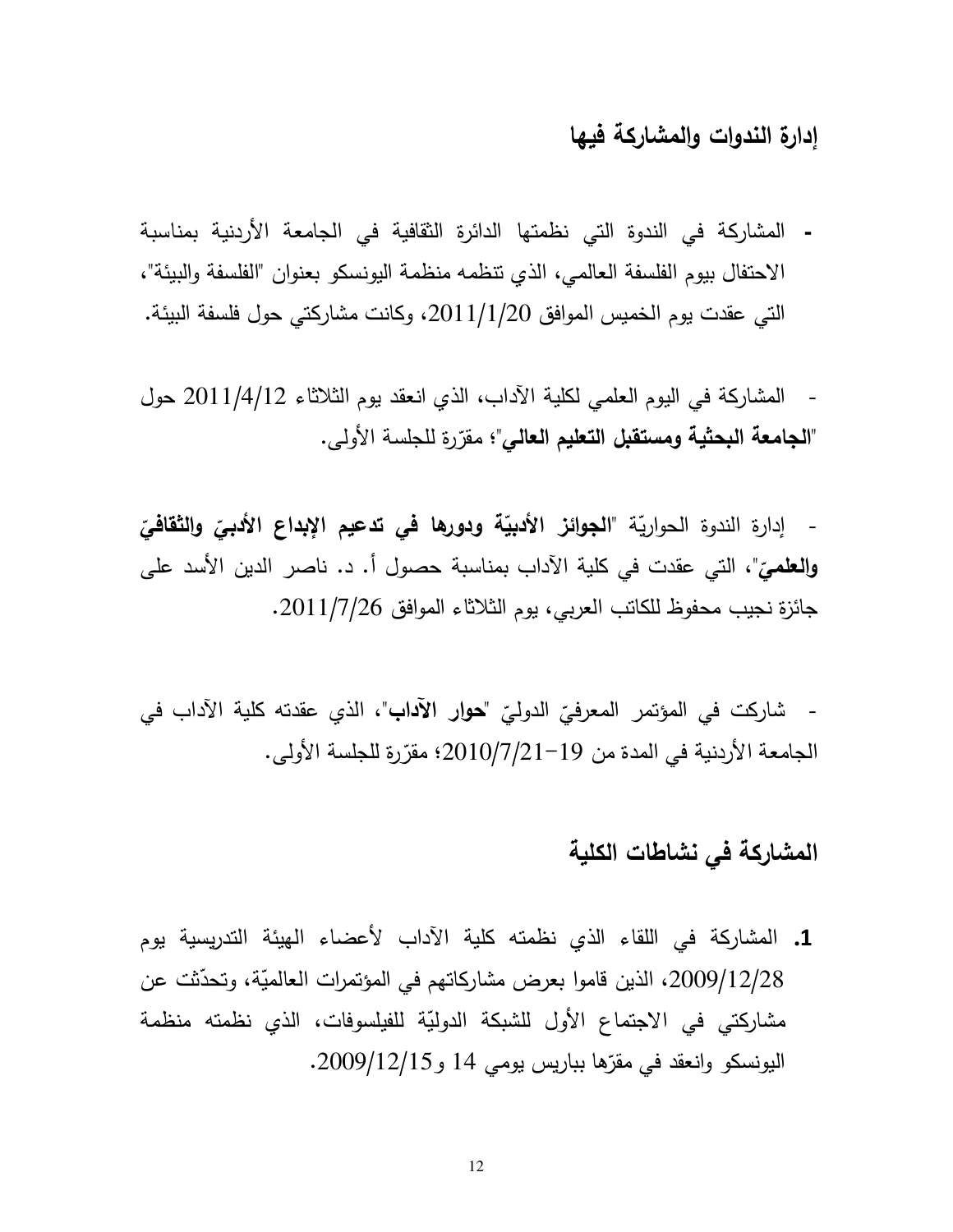2. شاركت بصفتي عضوًا في اللجنة الاجتماعية في الكلية في لقاء اللجنة مع طلبة كلية الآداب للحديث حول ظواهر العنف في الجامعة وكيفية معالجتها. وانعقد اللقاء في كلية الآداب/مدرج الفراهيدي يوم الثلاثاء الموافق 2010/4/20.

# المشاركة في ندوات محليّة وعربيّة وعالميّة

- "Ranking and Internalisation for Jordanian المورشة العالمية "Ranking and Internalisation for Universities"، التي عقدتها مؤسسة QS العالمية بالتعاون مع جامعة العلوم والنكنولوجيا الأردنية، 2012/9/16.
- ورشة عمل حول "النعلم الإلكتروني بالجامعة الأردنية: رؤية وأفكار لنطويره"، .2012/9/2
- الملتقى الدولي الأول للربط النقني للبني التحتية الإلكترونية العربية في إطار البني العالمية، عمّان؛ 12–14 كانون الأوّل/ديسمبر 2011.
- ندوة حول ا**لعنف ضد المرأة**، التي عقدت في مركز أبحاث الشرق الأوسط التابع لجامعة كولومبيا، في عمّان، يوم الأربعاء الموافق 9 كانون الأوّل/ديسمبر 2009.

بصفتي باحثة رئيسيّة Senior Researcher في مجلس الحسن (2004– 2010)، شاركت في عدد من الندوات التي عقدت محليًّا وعربيًّا وعالميًّا، ومنها: - الأسبوع العلميّ الأردنيّ الخامس عشر "العلوم والتكنولوجيا: محرّكان للتغيير ؟"<br>-عمان – مدينة الحسن العلمية، الأربعاء؛ 12 أَيّار/مايو 2010.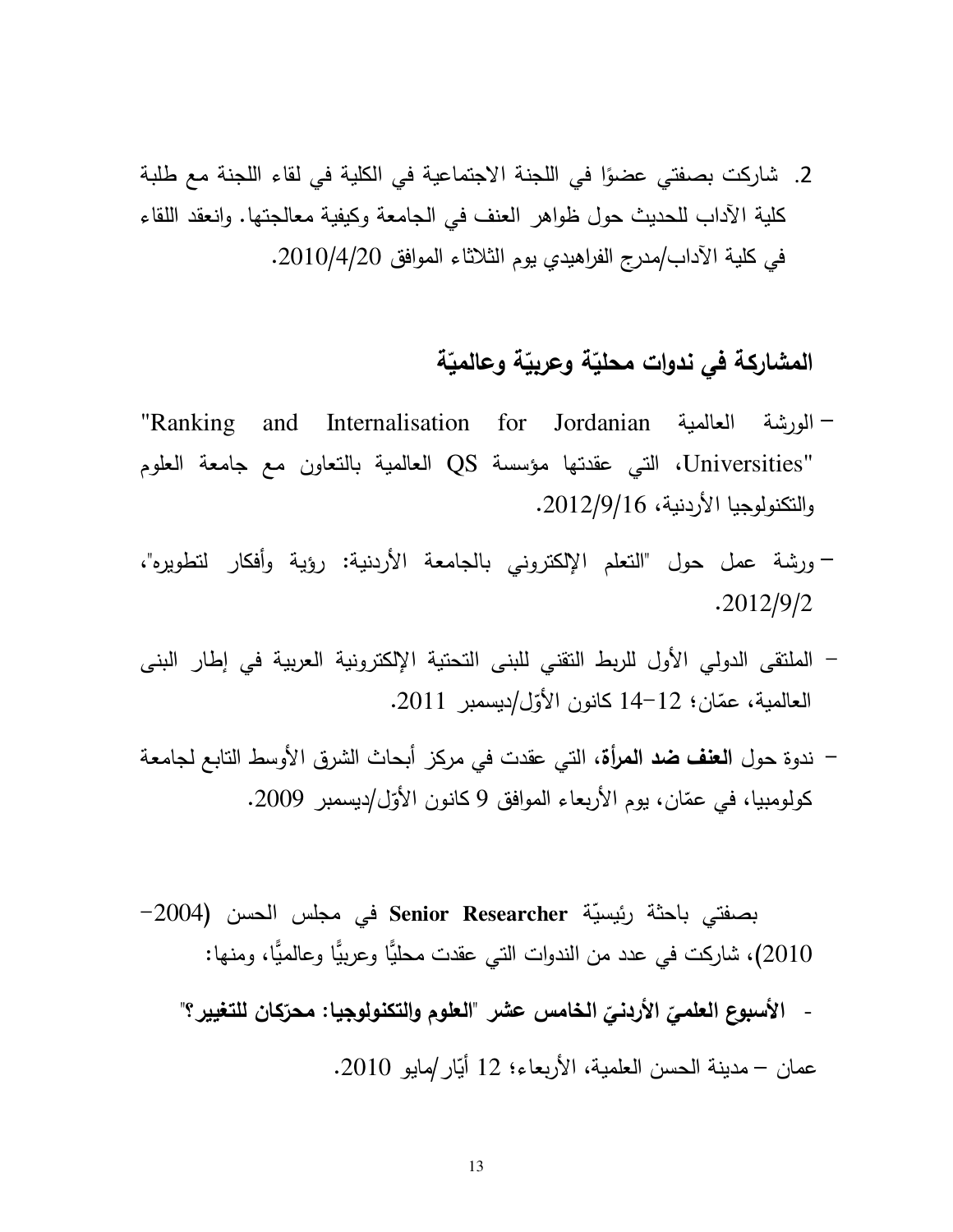- **UNESCO Forum on Higher Education in the Europe Region: Access, Quality and Competitiveness**, Palace of Parliament, Bucharest, Romania, 21-24 May 2009.

1 @ 
 4<" 3 :/ @1   61 ; - " 1 2> A . +" \*  - T ( .2009/5/5 / @1 ; -  " ( 
 "  61 ( 

- **University Development and Critical Thinking: Education in the Arabian Peninsula for a Global Future,** American University of Kuwait, 10 March, 2009. – الندوة الفكريّة السنويّة لمنتدى الفكر العرب*يّ* "**القدس في الضمير**"، فندق مريديان —
	- عمّان، الثلاثاء؛ 3 أذار/مارس 2009.

– الجمعيّة العلميّة الملكيّة، الأحد؛ 3 أيار /مايو 2009.

- ورشة عمل حول "**الطاقة وخطط التنمية في الوطن العربي: المشهد الراهن**"، منتدى الفكر العرب*يّ – عمّ*ان، السبت؛ 8 تشرين الثان*ي إ*نوفمبر 2008.
- الأسبوع العلمي الأردني الثالث عشر "المتنزهات العلميّة والتكنولوجيّة بناء الاقتصاد المعرفيّ"، الجمعيّة العلميّة الملكيّة – عمّان، الأحد؛ 28 نشرين الأوّل/أكتوبر 2007.
- الملتقى الوقفيّ الجعفريّ الثاني للأمانة العامّة للأوقاف تحت شعار "**الوقف غرس ثابت**"،<br>-فندق كورت يارد – قاعة الراية، الكويت، الإثنين؛ 26 آذار /مارس 2007.
- الندوة الفكريّة السنويّة لمنتدى الفكر العربيّ "**دوْلة السّلطة وسلطة الدّوْلة**"، فندق شيرات*ون* F F – الدوحة، الأربعاء؛ 24 كانون الثانـي/يناير 2007.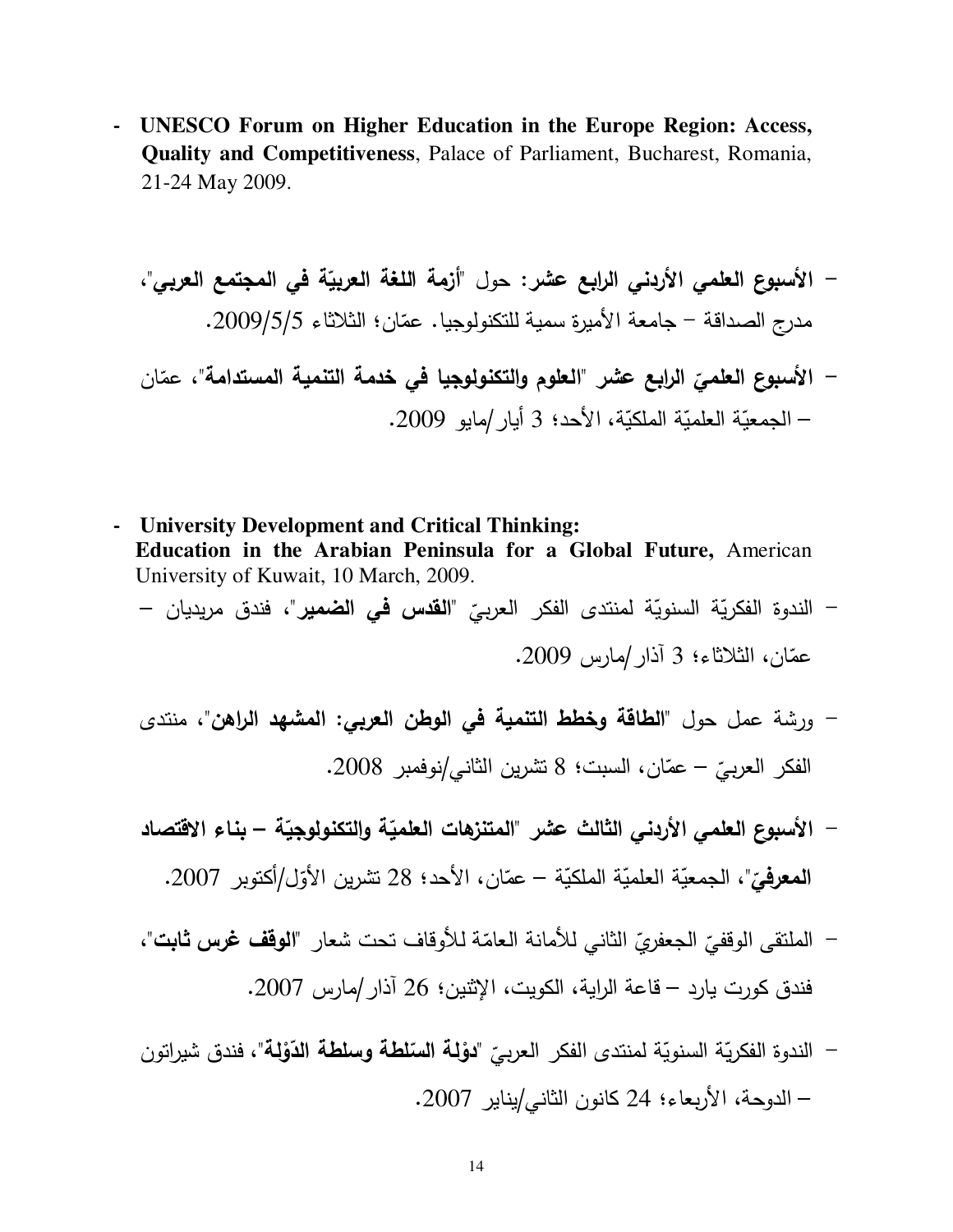- **مناظرات عمّان (4)** حول "**المجتمع المدن***يّ* **والمجتمع الديمقراطيّ"،** جامعة البلقاء النطبيقيّة، الأربعاء؛ 6 كانون الأول/ديسمبر 2006.
- الأسبوع العلمي الأردني الثاني عشر "الطاقة والمياه والبيئة الإنسانيّة"، عمان المركز الثقافي الملكي، الإثنين؛ 27 تشرين الثاني/نوفمبر 2006.
- ا**لتجمع العالمي الثاني للباحثين والدارسين في شؤون الشرق الأوسط،** المركز الثقافيّ الملكيّ عمّان، الثلاثاء؛ 13 حزيران/يونيو 2006.
- ; ( +) @" ( \* ( " +) - @ 
 - J& 1 +  $\ddot{\phantom{0}}$ هوليدي إنْ – عمّان، الإثنين؛ 8 أَبّار/مايو 2006.
- مؤتمر منتدى الفكر العربي "**الشباب العربيّ في المهج**ر"، هوليدي إنْ عمّان، الأحد؛<br>-2 نيسا*ن |*إبريل 2006.
- م**ناظرات عمّان (1)** حول "**نحن بحاجة إلى مزيد من التحضر Urbanisation في** ا<mark>لأردن</mark>"، مدرسة البكالوريا – عمّان، الأربعاء؛ 25 كانون الثان*ي/*يناير 2006.
- الأسبوع العلمي الأربني الحادي عشر "تفعيل منظومة الإبداع الوطنية: نحو تحسين **تنافسية الاقتصاد الأردنى**"، عمان – المركز الثقافي الملكي، يوم الأحد 18أيلول/سبتمبر 2005.
- النّدوة المشترَكة "**اللغة العربيّة والإعلام وكتّاب النّص**" في منتدى الفكر العرب*يّ\م*جْمَع **z** اللغة العربيّة الأردنيّ، عمّان؛ الثلاثاء 13 أيلول/سبتمبر 2005.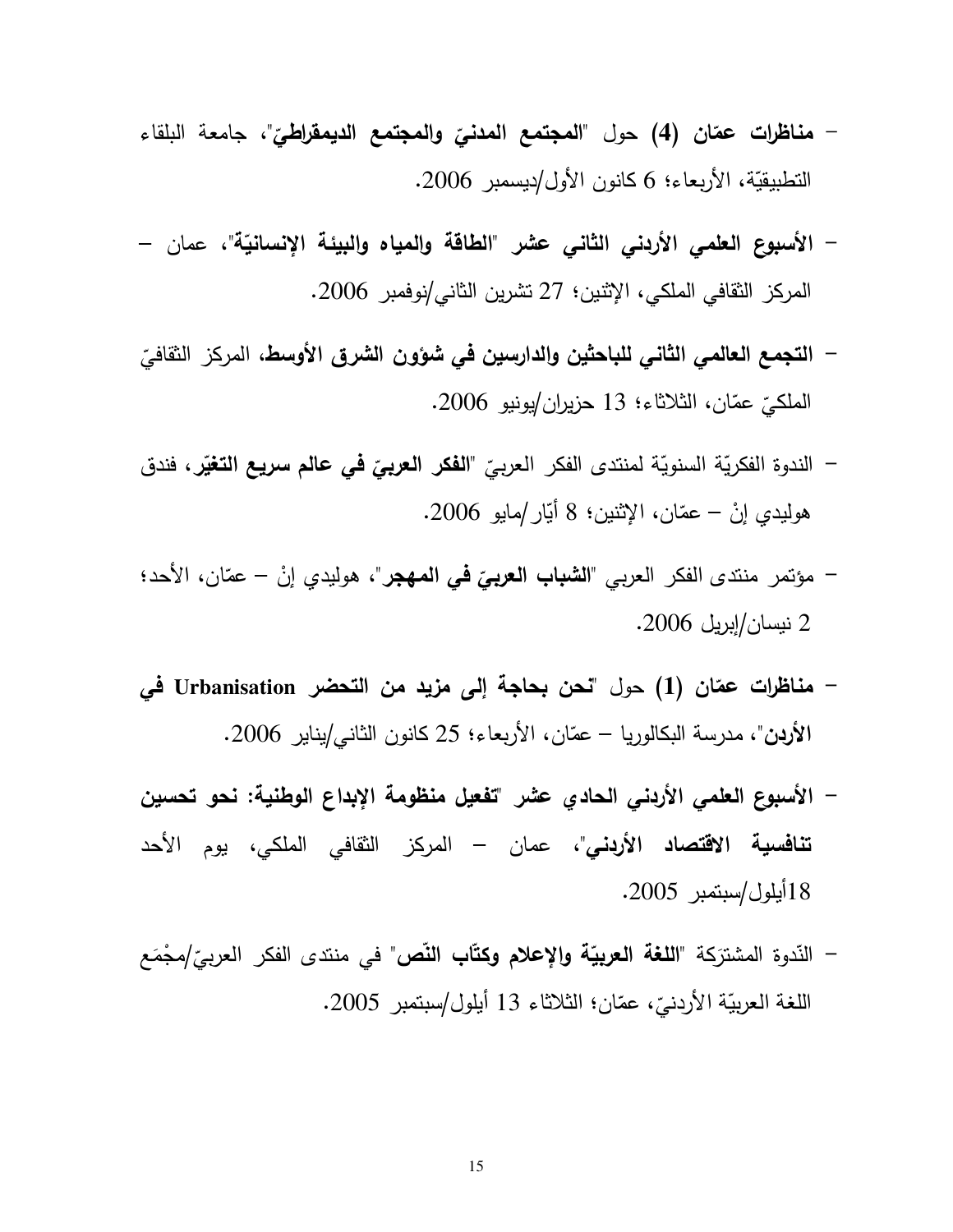## **Recent Award**

**2008.** The Study of the United States Institutes Award. I was selected to participate in the Study of the United States Institute on "Religious Pluralism in the United States" hosted by University of California Santa Barbara, sponsored by the U.S. Department of State, from June 21 till August 4, 2008.

## **Past Awards**

1996-1997 Teaching Award, Faculty of Arts, University of Edinburgh. 1996 Two Travel Grants awarded by Faculty Group Research Fund, University of Edinburgh.

1997 Travel Grant awarded by Faculty Group Research Fund, University of Edinburgh.

# **Travel Prize**

Awarded by The Society for the Advancement of American Philosophy for delivering my paper, "William James's Conception of Truth", at its 24th Annual Meeting in Albuquerque, New Mexico, 1997.

# **Language Skills**

Language Skills: Arabic (native language), fluent English, bilingual, German (reading and writing), French (reading and writing) and basic Hebrew and Latin.

#### **Professional Affiliations: Past and Present**

#### 1. **Member of the Referee Board**

Beytulhikme: An International Journal of Philosophy, Adiyaman University, Turkey.

http://www.beytulhikme.org/English/Defaultx.aspx?SID=5